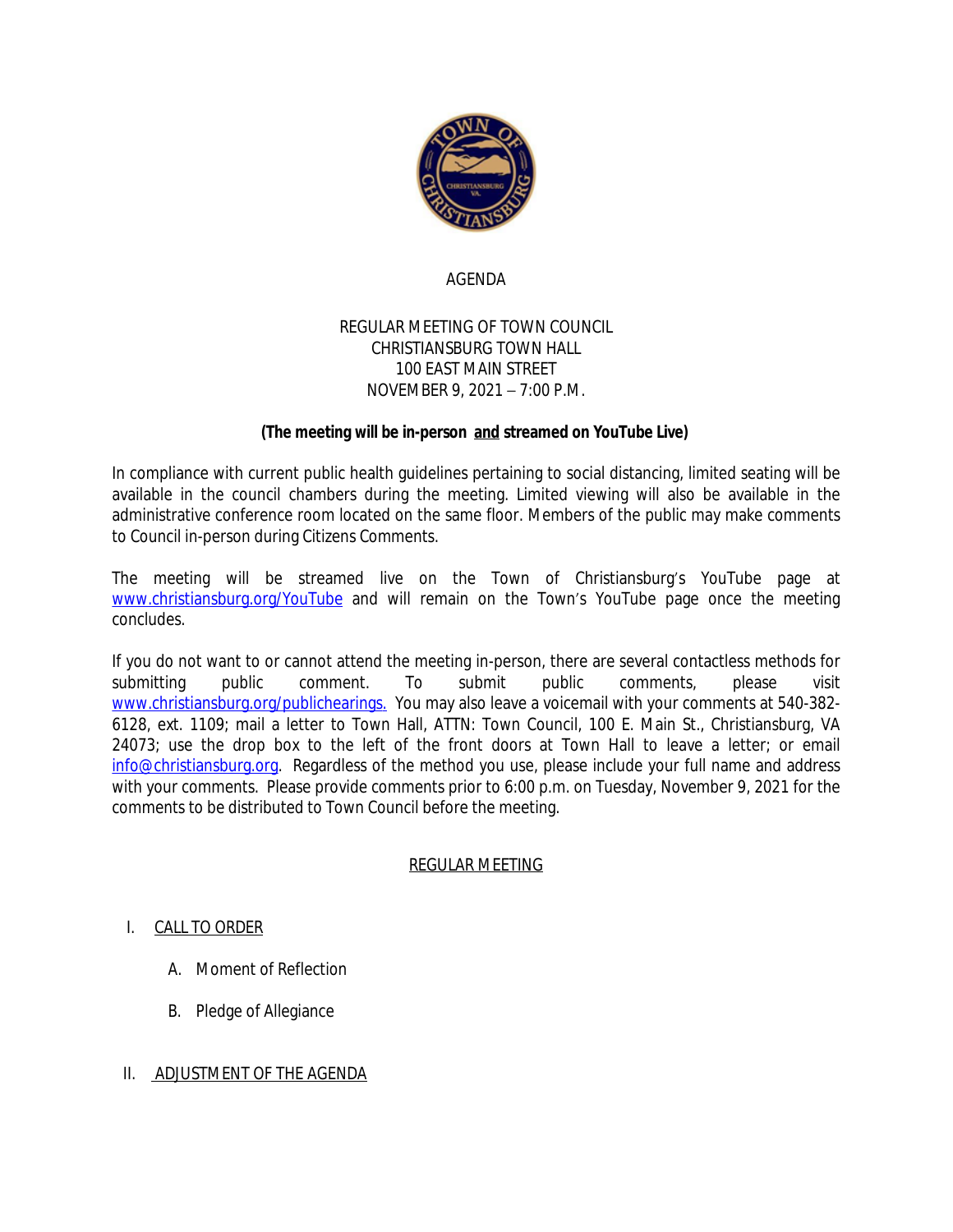#### III. PUBLIC HEARINGS

A. \$9.3 million in debt for the park financing.

#### IV. CONSENT AGENDA

- A. Approval of Minutes of October 26, 2021.
- B. Contract for renovation of restrooms at the Recreation Center in the amount of \$471,000 with SRC, Inc.

## V. INTRODUCTIONS AND PRESENTATIONS

A. Park sponsorship presentation

## VI. CITIZEN COMMENTS

#### VII. COMMITTEE REPORTS

- A. Stipes and Bishop Street Committee Report/Recommendation
	- 1. Relocation of a portion of an existing fifteen-foot drainage easement across portions of Tax Parcel Nos. 500-(A)-2, 500-(A)-2A, and 500-(A)-3 situated along Roanoke Street and Hammes Street (2250 Roanoke Street).
	- 2. Subdivision and Boundary Line Adjustment on Lots 43, 45, 46, 47, and 48 of the Reserve at Round Meadows located on Round Meadow Drive NW and Putter Lane (creates 5 new lots).

## VIII. DISCUSSION AND ACTION BY MAYOR AND COUNCIL

- A. Amendment to Town Computer (IT) Decommissioning Policy.
- B. Revisions to Employee Handbook.
- C. Montgomery Museum of Art and History request.
- D. Resolution to enter into the \$9.3 million in debt for the park project.
- E. Budget amendment #3 to approve and appropriate funds for employee bonuses.
- F. Discussion of Council elect members inclusion in closed session, Town Council e-mails, etc.